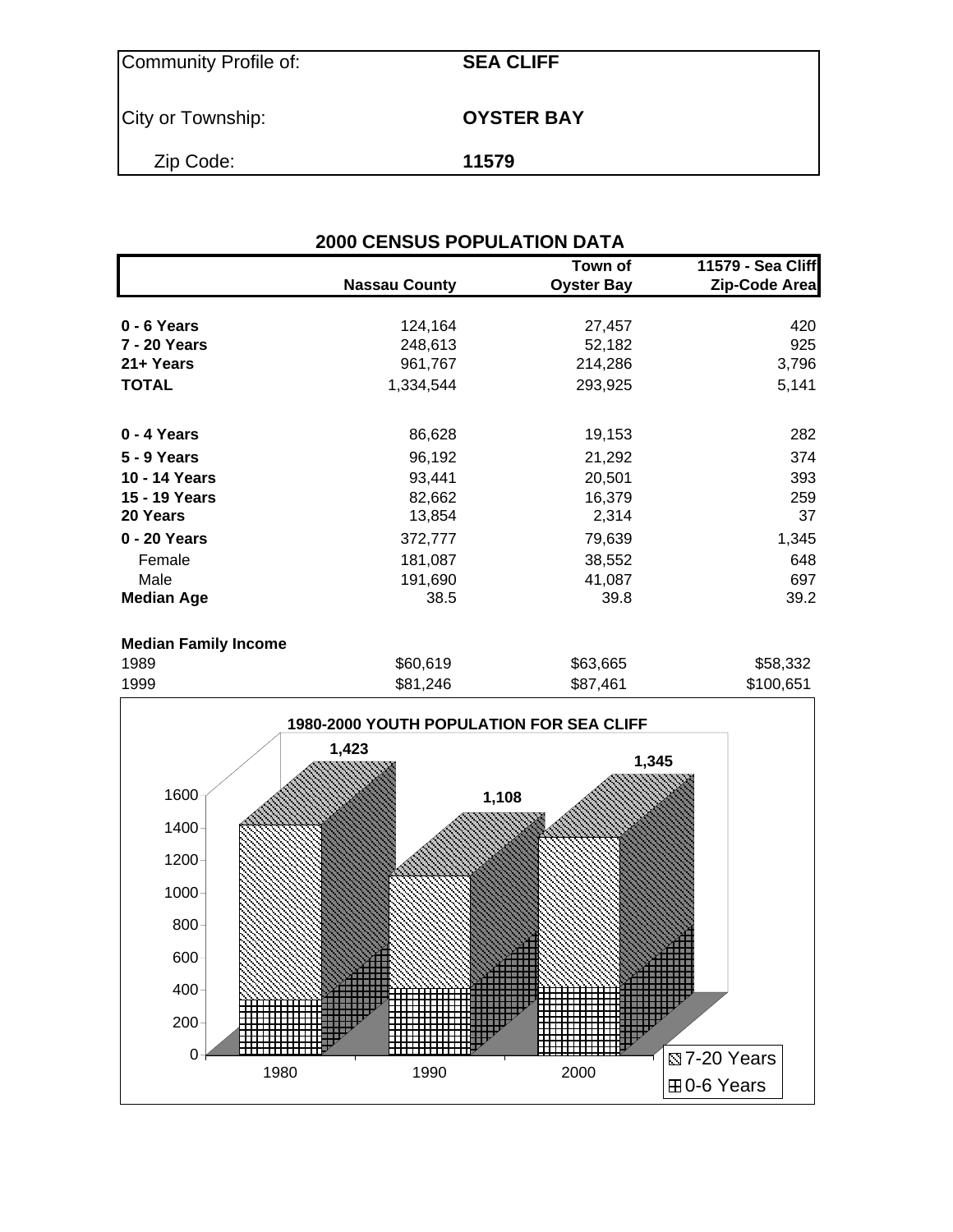# **2000 POPULATION PROJECTION DATA**

|                                    | <b>Nassau County</b> | Town of<br><b>Oyster Bay</b>             | 11579 - Sea Cliff<br><b>Zip-Code Area</b>        |
|------------------------------------|----------------------|------------------------------------------|--------------------------------------------------|
|                                    |                      |                                          |                                                  |
| 0 - 6 Years                        | 118,978              | 22,496                                   | 324                                              |
| 7 - 20 Years                       | 231,792              | 49,305                                   | 875                                              |
| 21+ Years                          | 978,505              | 218,082                                  | 3,523                                            |
| <b>TOTAL</b>                       | 1,329,275            | 289,884                                  | 4,722                                            |
| $ 0 - 4$ Years                     | 83,639               | 16,110                                   | 227                                              |
| $5 - 9$ Years                      | 90,106               | 16,875                                   | 234                                              |
| 10 - 14 Years                      | 82,042               | 17,814                                   | 282                                              |
| 15 - 19 Years                      | 79,040               | 17,385                                   | 374                                              |
| 20 Years                           | 15,943               | 3,618                                    | 83                                               |
|                                    |                      |                                          |                                                  |
| 0 - 20 Years                       | 350,770              | 71,801                                   | 1,199                                            |
| 450                                |                      |                                          |                                                  |
| <b>GALACTER DESCRIPTION</b><br>400 |                      |                                          |                                                  |
| 350                                |                      | No. of Concession, Name of Son, or other |                                                  |
| 300                                |                      | For the Concession of the Concession     | Namangan y<br><b>Allinguar</b>                   |
| 250                                |                      |                                          | $2^{6}$ 0-4<br>$\Box$ 5-9                        |
| 200                                |                      |                                          | --------- <del>-----------</del> 10-14<br>■15-19 |
| 150                                |                      |                                          |                                                  |
| 100                                |                      |                                          |                                                  |
| 50                                 |                      |                                          |                                                  |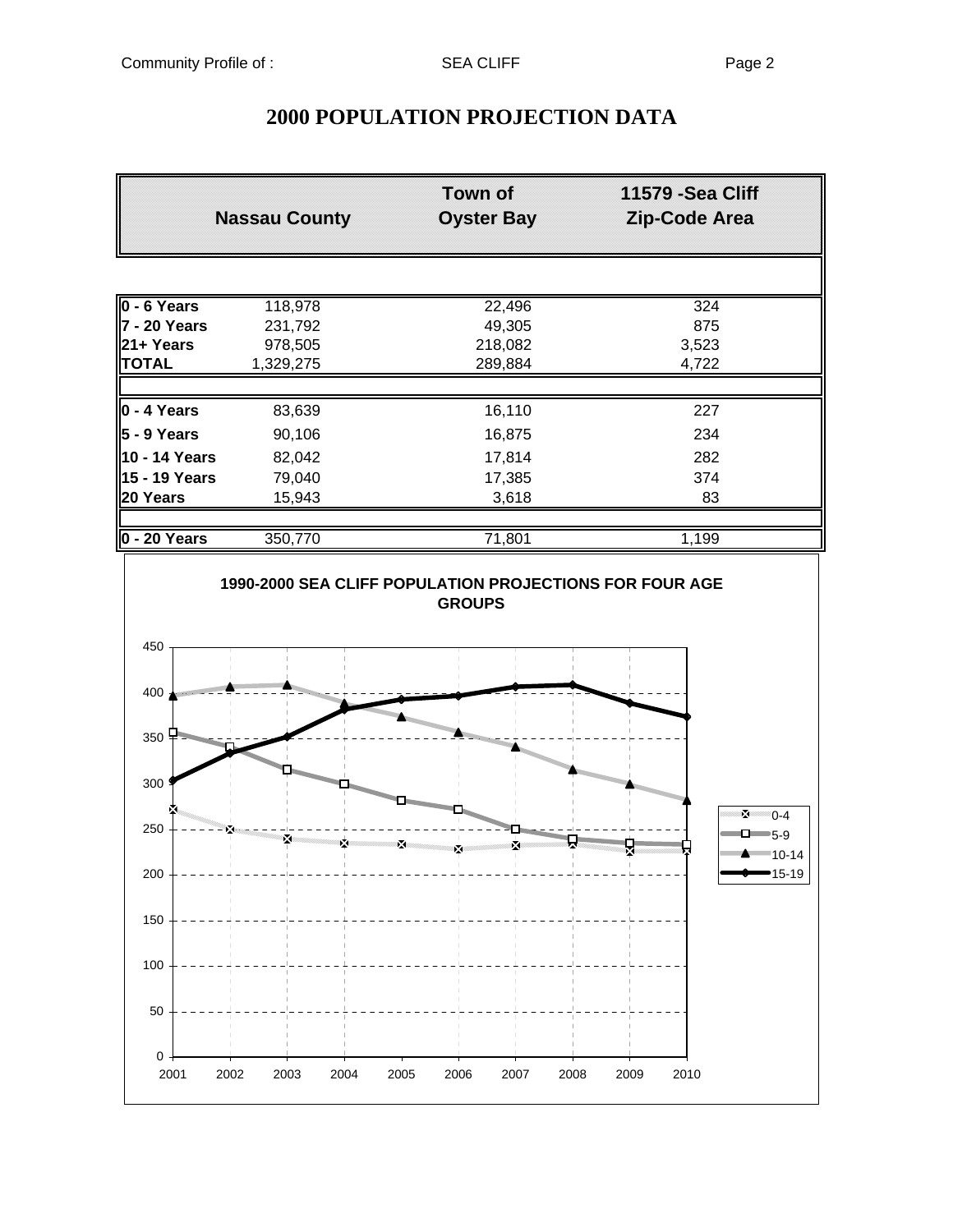| <b>TEMPORARY ASSISTANCE TO</b><br><b>NEEDY FAMILIES (Formerly AFDC)</b><br>(NUMBER OF INDIVIDUALS) |               |                   |                 |  |  |  |  |  |
|----------------------------------------------------------------------------------------------------|---------------|-------------------|-----------------|--|--|--|--|--|
|                                                                                                    |               | Town of           | 16-20 y         |  |  |  |  |  |
| Year                                                                                               | Nassau County | <b>Oyster Bay</b> | Zip-Code Area   |  |  |  |  |  |
| 1985                                                                                               | 15,963        | 1,051             | 15              |  |  |  |  |  |
| 1986                                                                                               | 15,337        | 946               | 15              |  |  |  |  |  |
| 1987                                                                                               | 13,321        | 807               | 15              |  |  |  |  |  |
| 1988                                                                                               | 12,410        | 782               | 5               |  |  |  |  |  |
| 1989                                                                                               | 11,950        | 704               | 3               |  |  |  |  |  |
| 1990                                                                                               | 12,607        | 737               | $\overline{4}$  |  |  |  |  |  |
| 1991                                                                                               | 15,317        | 898               | $\overline{7}$  |  |  |  |  |  |
| 1992                                                                                               | 16,528        | 963               | 11              |  |  |  |  |  |
| 1993                                                                                               | 20,129        | 1,245             | 38              |  |  |  |  |  |
| 1994                                                                                               | 20,622        | 1,366             | 40              |  |  |  |  |  |
| 1995                                                                                               | 20,229        | 1,211             | 34              |  |  |  |  |  |
| 1996                                                                                               | 17,800        | 954               | 34              |  |  |  |  |  |
| 1997                                                                                               | 14,940        | 836               | 21              |  |  |  |  |  |
| 1998                                                                                               | 12,706        | 695               | 5               |  |  |  |  |  |
| 1999                                                                                               | 10,825        | 695               | $6\phantom{1}6$ |  |  |  |  |  |

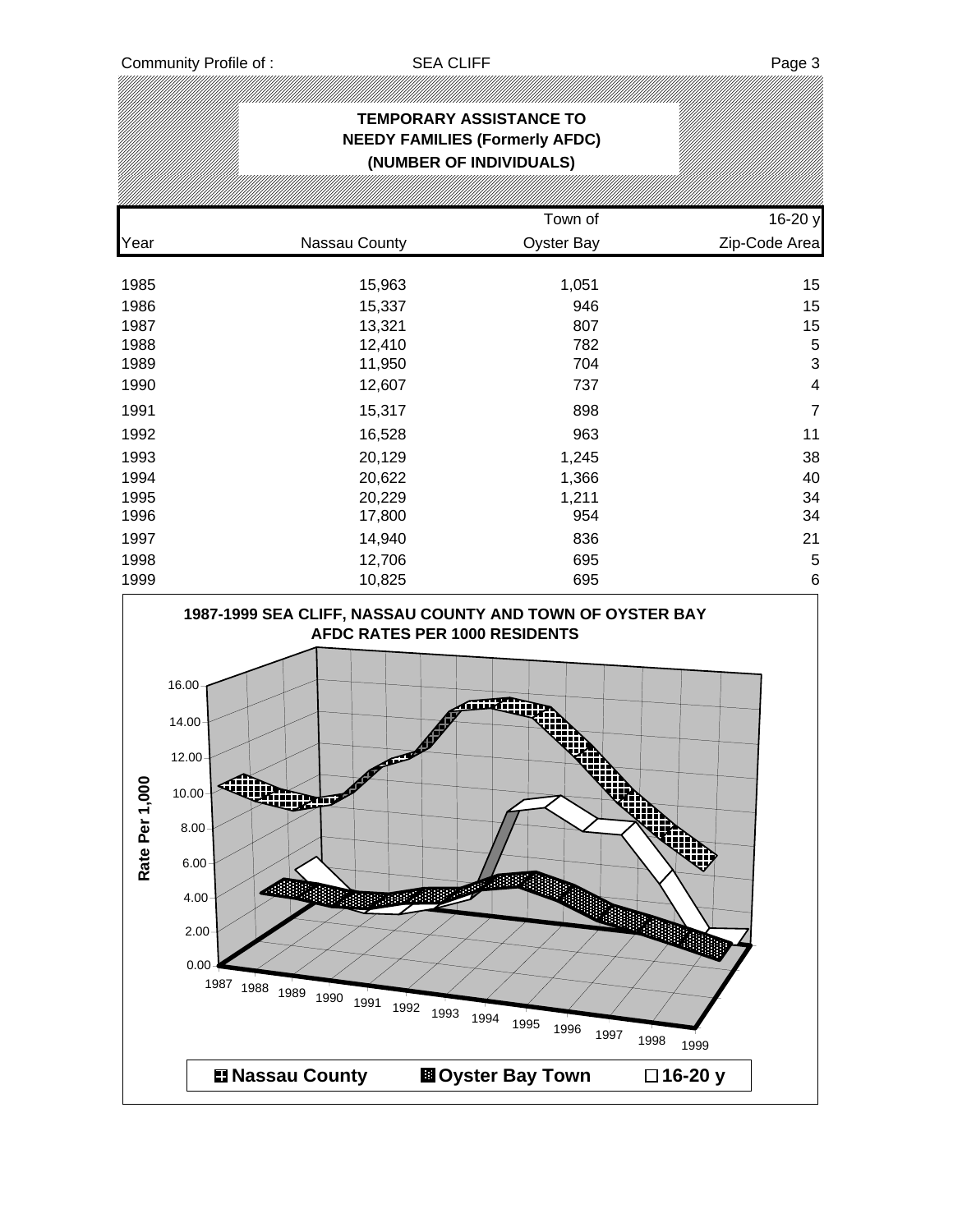$0.0 +$ 

### **11579 ZIP-CODE AREA RESIDENT YOUTH OFFENSES**

|                |          |                  | 7-15 Years Old                                            |                |                         |
|----------------|----------|------------------|-----------------------------------------------------------|----------------|-------------------------|
|                |          |                  | <b>Station</b>                                            | Subjects of    |                         |
| Year           |          | <b>Arrests</b>   | <b>Adjustments</b>                                        | Investigation  | <b>Totals</b>           |
| 1990           |          | $\mathbf 0$      | 11                                                        | $\overline{2}$ | 13                      |
| 1991           |          | $\pmb{0}$        | 13                                                        | 6              | 19                      |
| 1992           |          | $\mathbf 0$      | 15                                                        | $\overline{c}$ | 17                      |
| 1993           |          | 1                | 15                                                        | $\mathsf 0$    | 16                      |
| 1994           |          | 8                | 18                                                        | 1              | 27                      |
| 1995           |          | 5                | 10                                                        | $\overline{c}$ | 17                      |
| 1996           |          | 5                | 5                                                         | $\overline{c}$ | 12                      |
| 1997           |          | 3                | 9                                                         | $\overline{2}$ | 14                      |
|                |          |                  | 16-20 Years Old                                           |                |                         |
|                |          |                  | Subjects of                                               |                | <b>All Ages</b>         |
| Year           |          | <b>Arrests</b>   | Investigation                                             | <b>Totals</b>  | <b>Total Incidents*</b> |
| 1990           |          | 10               | $\mathbf{1}$                                              | 11             | 24                      |
| 1991           |          | $\boldsymbol{9}$ | 12                                                        | 21             | 40                      |
| 1992           |          | $\frac{2}{3}$    | $\overline{\mathbf{4}}$                                   | 6              | 23                      |
| 1993           |          |                  | 6                                                         | 9              | 25                      |
| 1994           |          | $\overline{c}$   | 3                                                         | 5              | 32                      |
| 1995           |          | 10               | 6                                                         | 16             | 33                      |
| 1996<br>1997   |          | 14<br>8          | 8<br>8                                                    | 22<br>16       | 34<br>30                |
|                |          |                  |                                                           |                |                         |
|                |          |                  | Sea Cliff and Nassau County Youth Offense Rates Per 1,000 |                |                         |
|                |          |                  | 1988-1997                                                 |                |                         |
|                |          |                  |                                                           |                |                         |
|                | $60.0 -$ |                  |                                                           |                |                         |
|                |          |                  |                                                           |                |                         |
|                | $50.0 -$ |                  |                                                           |                |                         |
| Rate Per 1,000 | $40.0 -$ |                  |                                                           |                |                         |
|                |          |                  |                                                           |                |                         |
|                | $30.0 -$ |                  |                                                           |                |                         |
|                |          |                  |                                                           |                |                         |
|                | $20.0 -$ |                  |                                                           |                |                         |
|                |          |                  |                                                           |                |                         |
|                | $10.0 -$ |                  |                                                           |                |                         |

\* Total incidents include arrests, station adjustments and subjects of investigation for 1988 - 1995. Subjects were not available prior to 1988. Youth offense data does not include data on convictions following from some of these arrests.

1988 1989 1990 1991 1992 1993 1994 1995 1996 1997

■ Sea Cliff **Nassau County**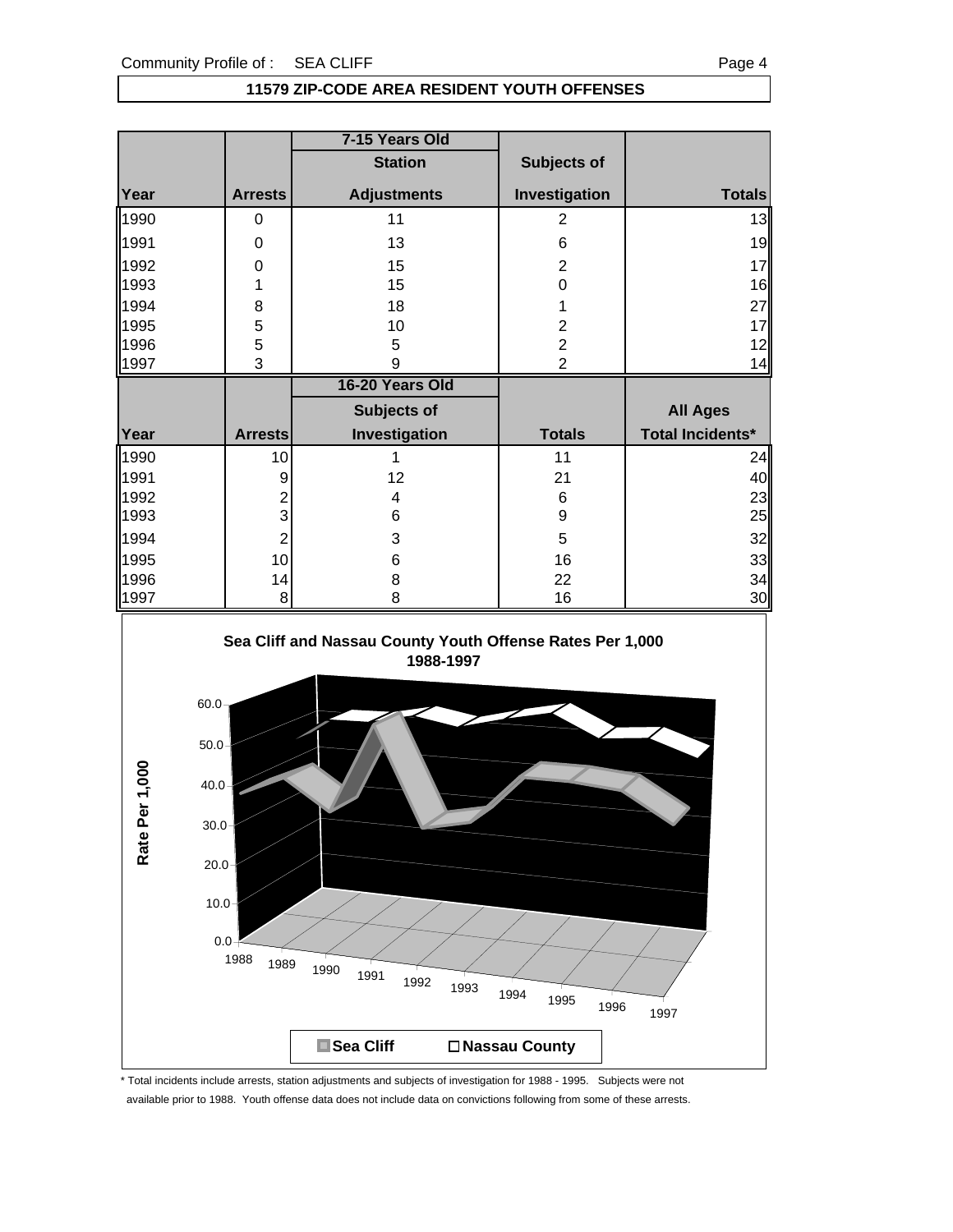Community Profile of : SEA CLIFF **Page 5** 

|              | <b>11579 ZIP-CODE AREA RESIDENT YOUTH OFFENSES</b>                                 |                                                           |                                                     |                       |                   |                                   |                   |                    |  |
|--------------|------------------------------------------------------------------------------------|-----------------------------------------------------------|-----------------------------------------------------|-----------------------|-------------------|-----------------------------------|-------------------|--------------------|--|
|              | Youth Offense Rate Per 1000 Resident Youth<br>For Combined Offense Types and Total |                                                           |                                                     |                       |                   |                                   |                   |                    |  |
|              | Drug &                                                                             | Violent &                                                 |                                                     |                       |                   | <b>Criminal</b>                   |                   |                    |  |
| Year         |                                                                                    | Alcohol Threatening                                       | <b>Property</b>                                     | <b>Status</b>         | <b>Theft</b>      | <b>Nonconf</b>                    | <b>Other</b>      | <b>Total</b>       |  |
| 1990         | 1.4                                                                                | 5.8                                                       | 4.3                                                 | 10.1                  | 13.0              | 0.0                               | 0.0               | 34.7               |  |
| 1991         | 2.8                                                                                | 2.8                                                       | 14.2                                                | 2.8                   | 17.1              | 7.1                               | 10.0              | 56.9               |  |
| 1992         | 2.9                                                                                | 2.9                                                       | 2.9                                                 | 12.9                  | 5.7               | 0.0                               | 5.7               | 32.9               |  |
| 1993         | 2.8                                                                                | 4.2                                                       | 7.1                                                 | 9.9                   | 4.2               | 1.4                               | 5.7               | 35.4               |  |
| 1994         | 1.5                                                                                | 10.3                                                      | 13.3                                                | 7.4                   | 4.4               | 5.9                               | 4.4               | 47.2               |  |
| 1995         | 8.6                                                                                | 12.9                                                      | 4.3                                                 | 2.9                   | 8.6               | 1.4                               | 8.6               | 47.1               |  |
| 1996         | 8.1                                                                                | 6.8                                                       | 9.5                                                 | 8.1                   | 8.1               | 0.0                               | 5.4               | 46.1               |  |
| 1997         | 3.9                                                                                | 13.1                                                      | 5.2                                                 | 2.6                   | 2.6               | 1.3                               | 10.5              | 39.3               |  |
|              |                                                                                    |                                                           |                                                     | <b>Youth Offenses</b> |                   |                                   |                   |                    |  |
|              |                                                                                    | For Combined Offense Types and Total                      |                                                     |                       |                   |                                   |                   |                    |  |
|              |                                                                                    |                                                           |                                                     |                       |                   |                                   |                   |                    |  |
|              | Drug &                                                                             | Violent &                                                 |                                                     |                       |                   | <b>Criminal</b>                   |                   |                    |  |
| Year<br>1990 |                                                                                    | <b>Alcohol Threatening</b><br>4                           | <b>Property</b><br>3                                | <b>Status</b>         | <b>Theft</b><br>9 | <b>Nonconf</b><br>0               | <b>Other</b><br>0 | <b>Total</b><br>24 |  |
| 1991         |                                                                                    |                                                           |                                                     | $\overline{2}$        | 12                |                                   |                   | 40                 |  |
|              | 2                                                                                  | $\overline{c}$                                            | 10                                                  |                       |                   | 5                                 | 7                 |                    |  |
| 1992<br>1993 | $\overline{c}$<br>$\overline{2}$                                                   | $\overline{c}$<br>3                                       | $\overline{2}$<br>5                                 | 9<br>7                | 4<br>3            | 0<br>1                            | 4<br>4            | 23<br>25           |  |
| 1994         | 1                                                                                  | $\overline{7}$                                            | 9                                                   | 5                     | 3                 | 4                                 | 3                 | 32                 |  |
| 1995         | 6                                                                                  | $\boldsymbol{9}$                                          | 3                                                   | $\overline{2}$        | 6                 | 1                                 | 6                 | 33                 |  |
| 1996         | 6                                                                                  | 5                                                         | 7                                                   | 6                     | 6                 | 0                                 | 4                 | 34                 |  |
| 1997         | 3                                                                                  | 10                                                        | 4                                                   | $\overline{2}$        | $\overline{2}$    | 1                                 | 8                 | 30                 |  |
|              |                                                                                    | 1990-1997 Violent & Threatening, and Drug & Alcohol Youth |                                                     |                       |                   |                                   |                   |                    |  |
|              |                                                                                    |                                                           | <b>Offense Rates in Sea Cliff and Nassau County</b> |                       |                   |                                   |                   |                    |  |
| 16.0         |                                                                                    |                                                           |                                                     |                       |                   |                                   |                   |                    |  |
| 14.0         |                                                                                    |                                                           |                                                     |                       |                   |                                   |                   |                    |  |
|              |                                                                                    |                                                           |                                                     |                       |                   |                                   |                   |                    |  |
| 12.0         |                                                                                    |                                                           |                                                     |                       |                   |                                   |                   |                    |  |
| 10.0         |                                                                                    |                                                           |                                                     | ø                     |                   |                                   |                   |                    |  |
| Per 1,000    |                                                                                    |                                                           |                                                     |                       |                   |                                   |                   |                    |  |
| 8.0          |                                                                                    |                                                           |                                                     |                       |                   |                                   |                   |                    |  |
|              |                                                                                    |                                                           |                                                     |                       |                   |                                   |                   |                    |  |
| 6.0          |                                                                                    |                                                           |                                                     |                       |                   |                                   |                   |                    |  |
| 4.0          |                                                                                    |                                                           |                                                     |                       |                   |                                   |                   |                    |  |
|              |                                                                                    |                                                           |                                                     |                       |                   |                                   |                   |                    |  |
| 2.0          |                                                                                    |                                                           |                                                     |                       |                   |                                   |                   |                    |  |
| 0.0          | 1990                                                                               | 1991<br>1992                                              | 1993                                                | 1994                  |                   | 1995                              | 1996              | 1997               |  |
|              |                                                                                    | -Nassau County Alc/Drug /k                                |                                                     |                       |                   | -D-Nassau County Violent/Threat/k |                   |                    |  |
|              |                                                                                    | -X-Sea Cliff Alc/Drug /k                                  |                                                     |                       |                   | -B-Sea Cliff Violent/Threat/k     |                   |                    |  |
|              |                                                                                    |                                                           |                                                     |                       |                   |                                   |                   |                    |  |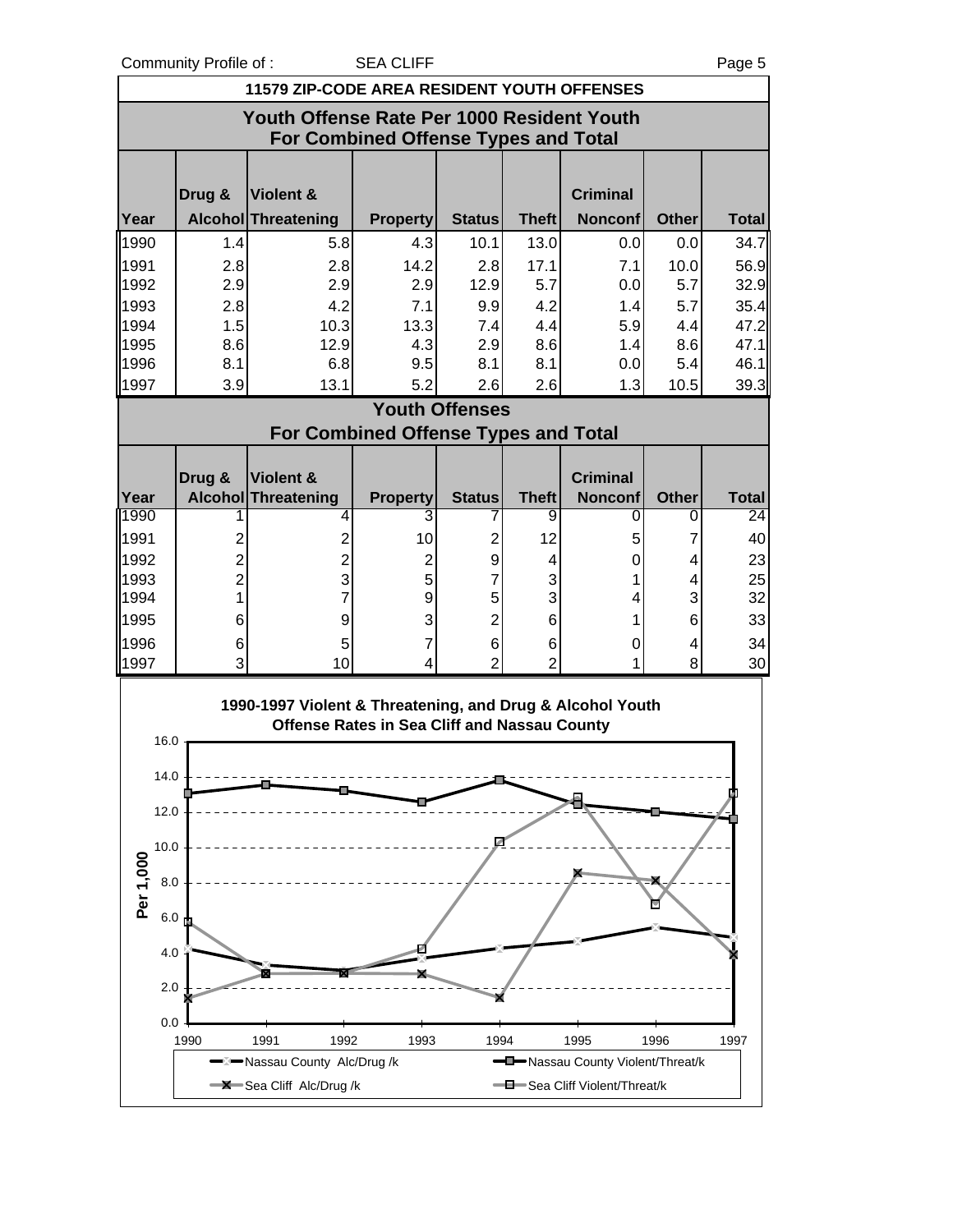

 "Other" communities include Garden City, Roslyn, Floral Pk, Pt Washington, Greenvale, Westbury, Island Pk, Bethpage & Levittown. Each comprises less than 2% of all offenses by Sea Cliff youth.



 "Other" communities include Great Neck, Pt Washington, Locust Valley, Suffolk County & Other NYS. Each comprises less than 1% of all youth offenses committed in Sea Cliff.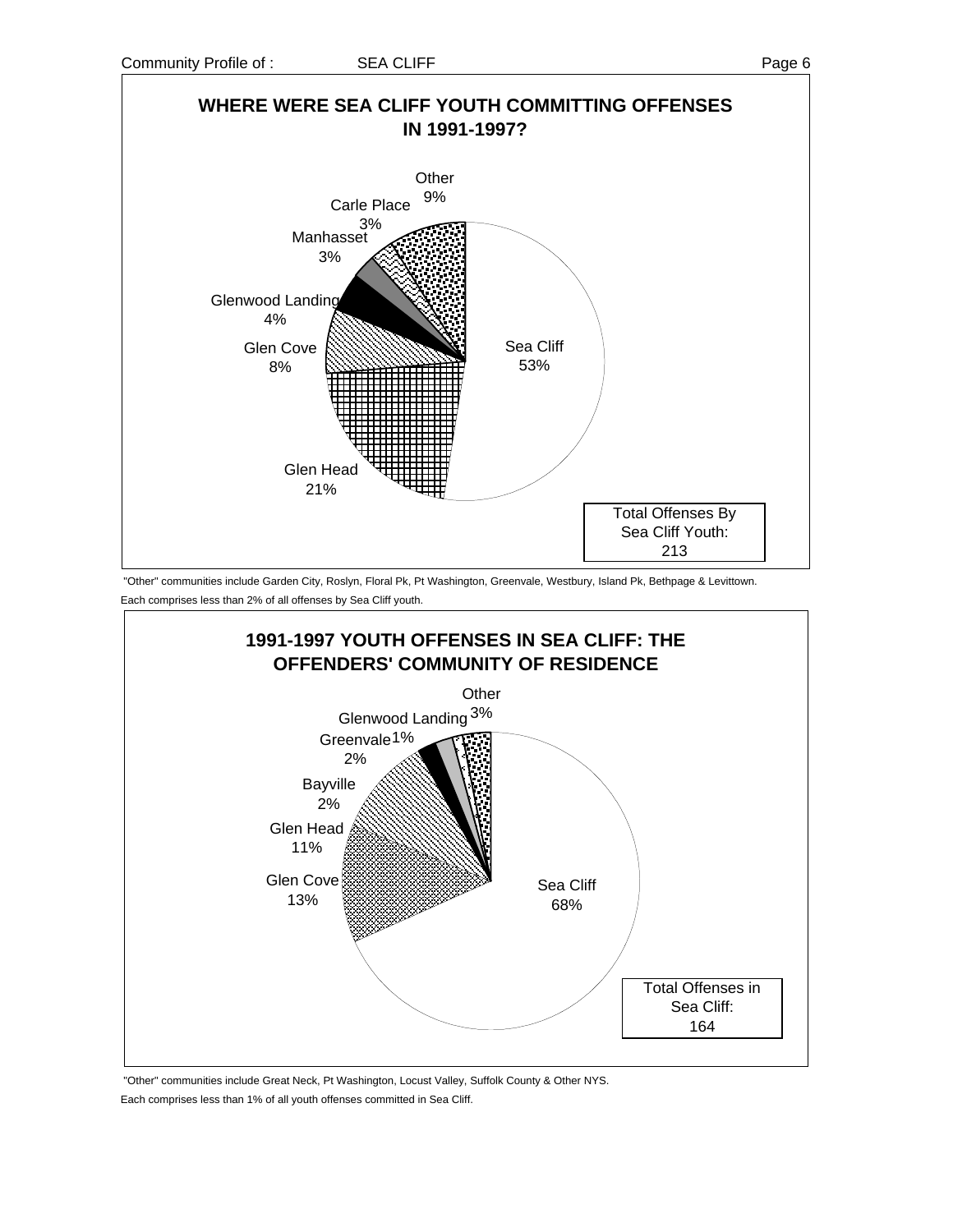|                      |                     |                     |                          |                      |                          |                | 1991-97                                |
|----------------------|---------------------|---------------------|--------------------------|----------------------|--------------------------|----------------|----------------------------------------|
|                      |                     |                     |                          |                      |                          |                | Percent                                |
| 1991                 | 1992                | 1993                | 1994                     | 1995                 | 1996                     | 1997           | Change                                 |
| $\overline{0}$       | $\overline{0}$      | $\overline{0}$      | $\overline{0}$           | $\overline{0}$       | $\Omega$                 | $\Omega$       |                                        |
|                      | 0.0%                | 0.0%                | 0.0%                     | 0.0%                 | 0.0%                     | 0.0%           |                                        |
| $\mathbf{0}$         | $\mathbf 0$         | $\mathbf{O}$        | $\mathbf{1}$             | $\mathbf 0$          | $\overline{\phantom{0}}$ | $\overline{1}$ |                                        |
|                      | 0.0%                | 0.0%                | 25.0%                    | 0.0%                 | 33.3%                    | 50.0%          |                                        |
| $\Omega$             | $\Omega$            | $\Omega$            | $\Omega$                 | $\Omega$             | $\Omega$                 | $\Omega$       |                                        |
|                      | 0.0%                | 0.0%                | 0.0%                     | 0.0%                 | 0.0%                     | 0.0%           |                                        |
| $\mathbf 0$          | 6                   | $\mathbf 0$         | $\overline{2}$           | $\mathbf{0}$         | $\overline{\phantom{0}}$ | $\overline{0}$ |                                        |
|                      | 75.0%               | 0.0%                | 50.0%                    | 0.0%                 | 0.0%                     | 0.0%           |                                        |
| $\Omega$             | 1                   | 3                   | 1                        | 1                    | $\overline{2}$           | $\Omega$       |                                        |
|                      | 12.5%               | 60.0%               | 25.0%                    | 50.0%                | 33.3%                    | 0.0%           |                                        |
| $\mathbf{0}$         | $\mathbf{1}$        | $\overline{1}$      | $\mathbf{0}$             | $\mathbf 1$          | $\overline{2}$           | $\overline{1}$ |                                        |
|                      | 12.5%               | 20.0%               | 0.0%                     | 50.0%                | 33.3%                    | 50.0%          |                                        |
| 0                    | $\Omega$            | 1                   | $\Omega$                 | $\Omega$             | $\Omega$                 | $\overline{0}$ |                                        |
|                      | 0.0%                | 20.0%               | 0.0%                     | 0.0%                 | 0.0%                     | 0.0%           |                                        |
|                      |                     |                     |                          | $\mathbf 0$          | $\Omega$                 |                |                                        |
|                      | 0.0%                | 0.0%                | 0.0%                     | 0.0%                 | 0.0%                     | 0.0%           |                                        |
| $\Omega$             | $\mathbf 0$         | $\Omega$            | $\overline{0}$           | $\Omega$             | $\Omega$                 | $\Omega$       |                                        |
|                      | 0.0%                | 0.0%                | 0.0%                     | 0.0%                 | 0.0%                     | 0.0%           |                                        |
|                      |                     |                     |                          |                      |                          |                |                                        |
| $\Omega$             | 8                   |                     | $\overline{4}$           | 2                    | 6                        |                |                                        |
| 0.0                  | 8.0                 | 4.9                 | 3.9                      | 2.0                  | 6.0                      | 2.0            |                                        |
| <b>Nassau County</b> |                     |                     |                          |                      |                          |                |                                        |
|                      |                     |                     |                          |                      |                          |                | 40.5%                                  |
|                      | $\mathbf 0$<br>5.19 | $\mathbf 0$<br>6.63 | $\mathbf 0$<br>5<br>8.98 | $\mathbf{0}$<br>8.68 | 7.52                     | 7.23           | $\mathbf{0}$<br>$\overline{2}$<br>7.30 |

## **Resident Sea Cliff Runaway and Homeless Youth by Age Group**

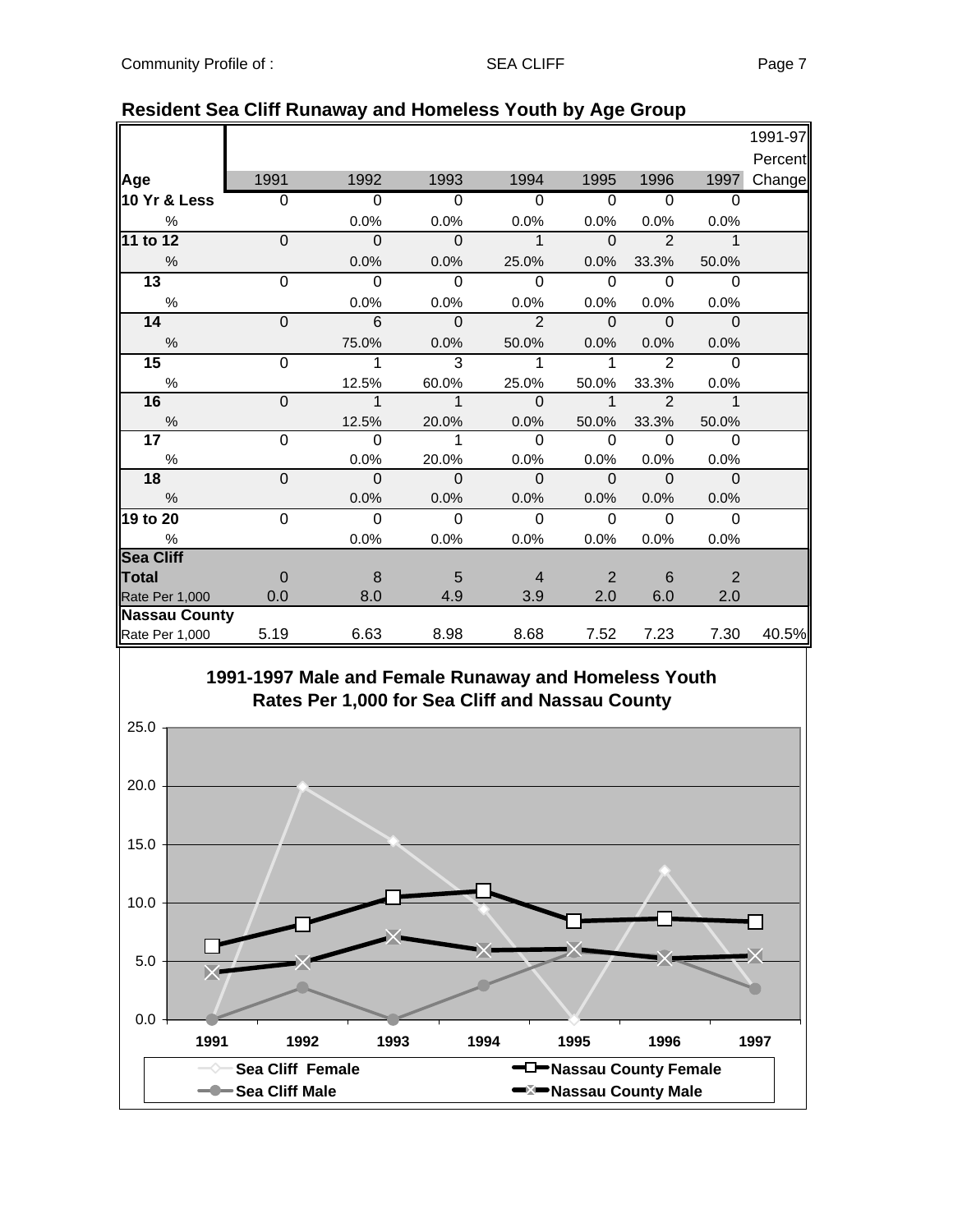# **PUBLIC SCHOOL ENROLLMENT IN NORTH SHORE CSD**

|                     | European | African  |          | Asian    | Native                                                |               |       |
|---------------------|----------|----------|----------|----------|-------------------------------------------------------|---------------|-------|
| Year                | American | American | Latino   | American | American                                              | Total         |       |
|                     |          |          |          |          |                                                       |               |       |
|                     |          |          |          |          |                                                       |               |       |
| 1987                | 1,761    | 7        | 31       | 65       | 0                                                     | 1,864         |       |
| 1988                | 1,728    | 6        | 34       | 61       | 0                                                     | 1,829         |       |
| 1989                | 1,724    | 5        | 54       | 63       | 0                                                     | 1,846         |       |
| 1990                | 1,696    | 4        | 52       | 60       | 0                                                     | 1,812         |       |
| 1991                | 1,704    | 5        | 51       | 76       | 0                                                     | 1,836         |       |
| 1992                | 1,719    | 16       | 62       | 82       | 0                                                     | 1,879         |       |
| 1993                | 1,855    | 18       | 45       | 67       | 0                                                     | 1,985         |       |
| 1994                | 1,913    | 19       | 82       | 72       | $\overline{2}$                                        | 2,088         |       |
| 1995                | 1,981    | 27       | 103      | 66       | $\overline{2}$                                        | 2,179         |       |
| 1996                | 2,072    | 32       | 87       | 74       | 1                                                     | 2,266         |       |
| 1997                | 2,150    | 34       | 80       | 75       | 0                                                     | 2,339         |       |
| 1998                | 2,208    | 22       | 85       | 86       |                                                       | 2,402         |       |
| 1999                | 2,247    | 33       | 69       | 81       |                                                       | 2,431         |       |
|                     |          |          |          |          | Net Change in School Enrollment Between 1987 and 1999 |               |       |
|                     |          | European | African  |          | Asian                                                 | <b>Native</b> |       |
|                     | 1987-99  | American | American | Latino   | American                                              | American      | Total |
| Change in Number    |          | 486      | 26       | 38       | 16                                                    | 1             | 567   |
| Change as Percent   |          | 28%      | 371%     | 123%     | 25%                                                   |               | 30%   |
|                     |          |          |          |          |                                                       |               |       |
|                     |          |          |          |          | Net Change in School Enrollment Between 1993 and 1999 |               |       |
|                     |          | European | African  |          | Asian                                                 | <b>Native</b> |       |
|                     | 1993-99  | American | American | Latino   | American                                              | American      | Total |
| Change in Number    |          | 392      | 15       | 24       | 14                                                    |               | 446   |
| $Channa$ on Deroomt |          | 240/     | 0.201    | 500/     | <b>OA 0/</b>                                          |               | ∕ ∩רי |



<sup>\*</sup> The Native American percent increase is omitted from this chart because enrollment changes that begin or end with fewer than 10 students distort comparisons among the various enthic groups.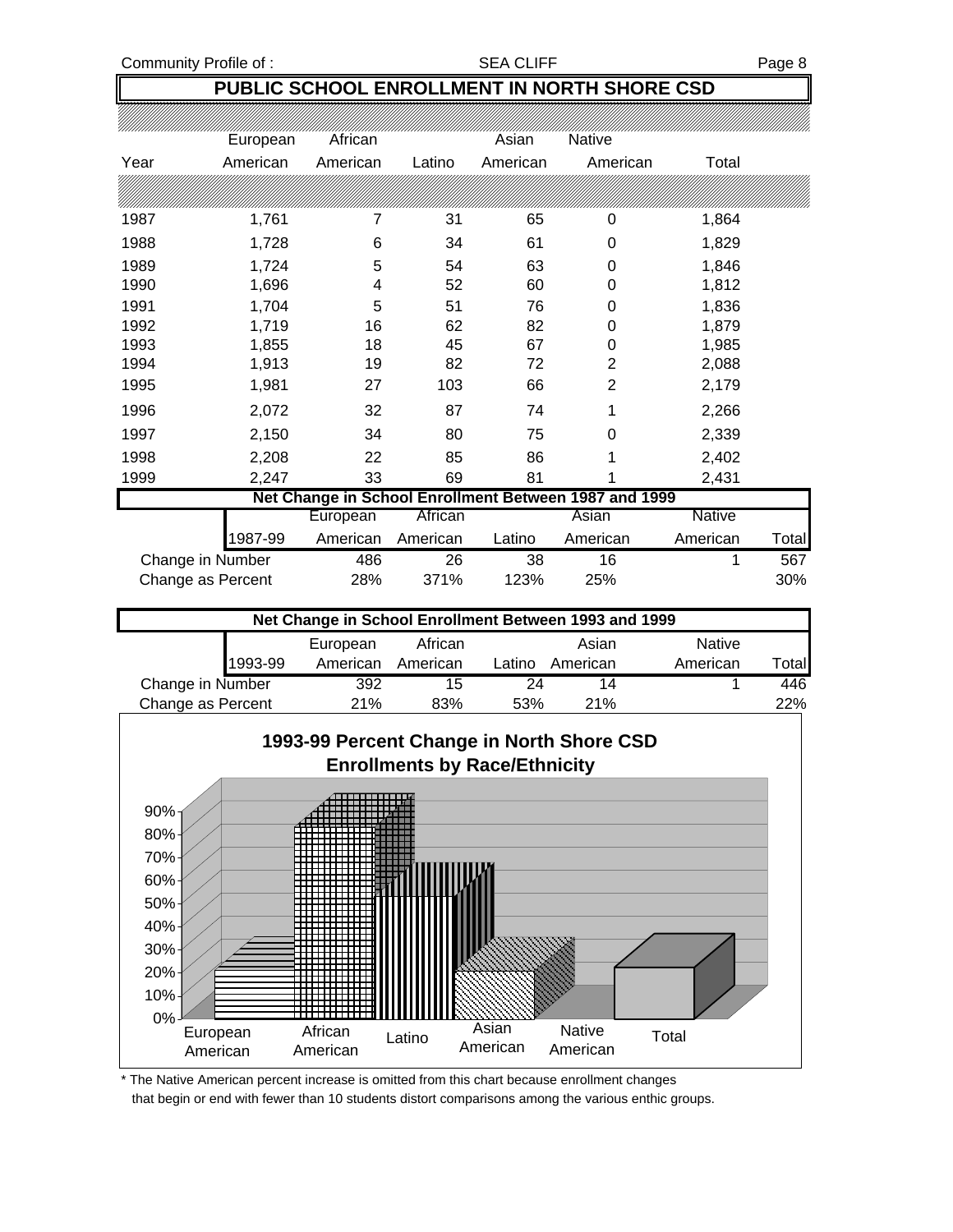#### Community Profile of : SEA CLIFF SEA CONTRACT COMMUNITY Profile of :

#### SEA CLIFF

# **REPORTED LIMITED ENGLISH PROFICIENT ENGLISH LANGUAGE LEARNERS (LEP/ELLs) IN NORTH SHORE CSD\***

| Reported Number and Percent of LEP/ELL Students in North Shore CSD,<br><b>Oyster Bay and Nassau County</b> |                                                                             |    |                         |               |                         |               |                         |  |  |
|------------------------------------------------------------------------------------------------------------|-----------------------------------------------------------------------------|----|-------------------------|---------------|-------------------------|---------------|-------------------------|--|--|
|                                                                                                            | <b>North Shore CSD</b><br><b>Town of Oyster Bay</b><br><b>Nassau County</b> |    |                         |               |                         |               |                         |  |  |
| Year                                                                                                       | <b>Number</b>                                                               |    | Percent of              | <b>Number</b> | Percent of              | <b>Number</b> | <b>Percent of</b>       |  |  |
|                                                                                                            |                                                                             |    | <b>Total Enrollment</b> |               | <b>Total Enrollment</b> |               | <b>Total Enrollment</b> |  |  |
| 1992                                                                                                       |                                                                             | 48 | 2.6%                    | 837           | 2.2%                    | 6,044         | 3.5%                    |  |  |
| 1993                                                                                                       |                                                                             | 55 | 2.8%                    | 873           | 2.3%                    | 6,963         | 4.0%                    |  |  |
| 1994                                                                                                       |                                                                             | 48 | 2.3%                    | 874           | 2.3%                    | 7,492         | 4.2%                    |  |  |
| 1995                                                                                                       |                                                                             | 50 | 2.3%                    | 879           | 2.3%                    | 7,823         | 4.3%                    |  |  |
| 1996                                                                                                       |                                                                             | 40 | 1.8%                    | 883           | 2.2%                    | 8,276         | 4.5%                    |  |  |
| 1997                                                                                                       |                                                                             | 38 | 1.6%                    | 1,009         | 2.5%                    | 9,219         | 4.9%                    |  |  |
| 1998                                                                                                       |                                                                             | 37 | 1.5%                    | 1,026         | 2.5%                    | 9,353         | 4.8%                    |  |  |
| 1999                                                                                                       |                                                                             | 38 | 1.6%                    | 1,125         | $2.7\%$                 | 10,077        | 5.1%                    |  |  |
| 1999 Total                                                                                                 |                                                                             |    |                         |               |                         |               |                         |  |  |
| Enrollment                                                                                                 | 2,431                                                                       |    |                         | 42,287        |                         | 195,804       |                         |  |  |
| 1992 - 1999<br>% Change                                                                                    | $-20.8%$                                                                    |    |                         | 34.5%         |                         | 66.7%         |                         |  |  |

\* In the 1998-1999 school year, there were 77 different languages spoken by students enrolled

in Nassau County public schools.



\*\* The annual number of reported LEP/ELLs enrollment is based upon the number of Limited English Proficient English Language Learners in the local district as reported on the State Education Department/ The University of the State of New York, Commissioners Regulations Part 154 Application.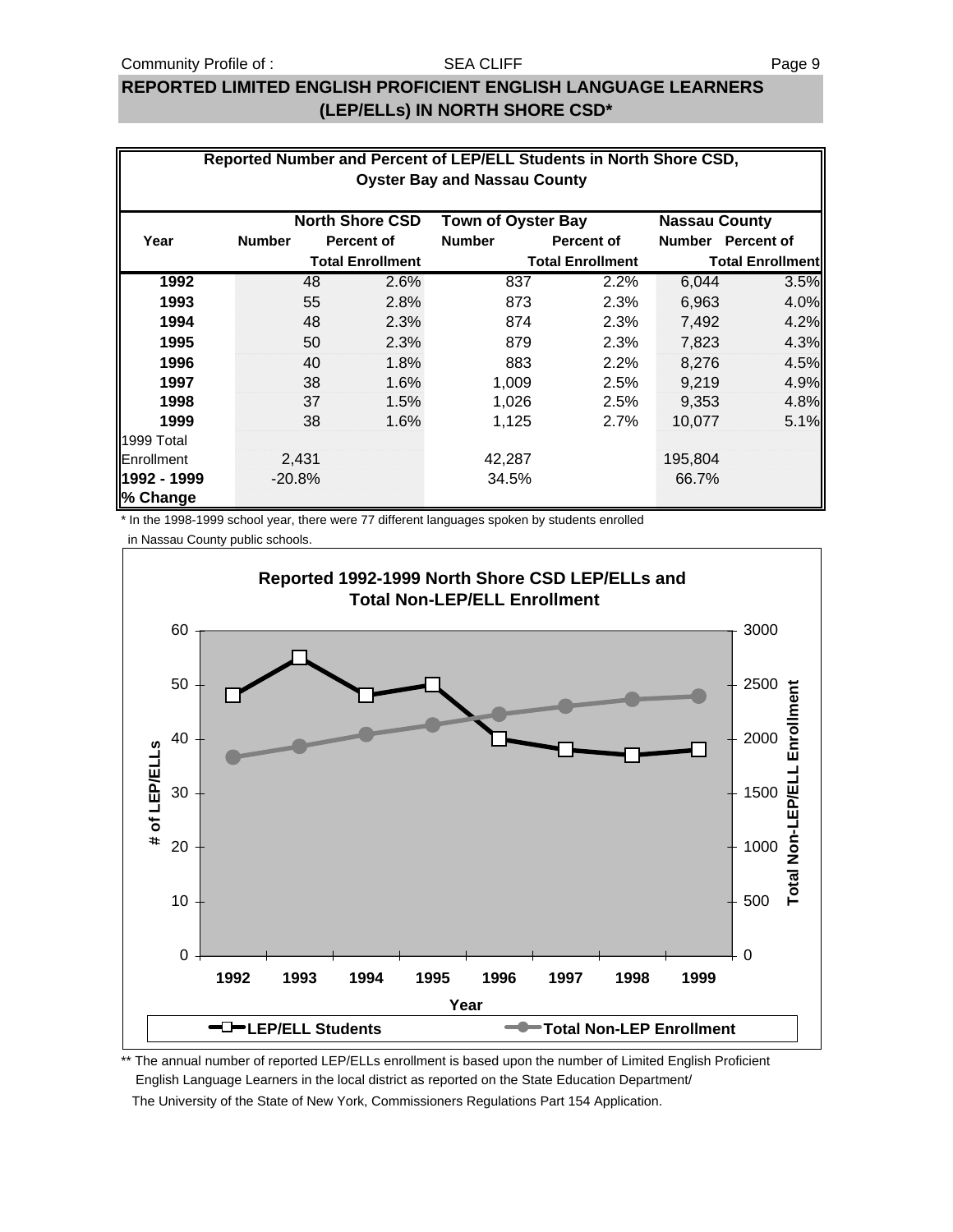Community Profile of : SEA CLIFF **Page 10** 

 **Dropout Percents in North Shore CSD, Town of Oyster Bay, and Nassau County**

|      |    |                       |          |                  | DROPOUT NUMBERS & PERCENTS OF HIGH SCHOOL ENROLLMENT* |               |
|------|----|-----------------------|----------|------------------|-------------------------------------------------------|---------------|
| Year |    | District-# District-% | Town-#** | $\frac{96**}{8}$ | County-#                                              | $\frac{9}{6}$ |
|      |    |                       |          |                  |                                                       |               |
| 1987 | 8  | $1.2$                 | 260      | 1.8              | 1284                                                  | 2.0           |
| 1988 | 4  | 0.6                   | 267      | 2.1              | 1177                                                  | 2.0           |
| 1989 | 5  | 0.8                   | 160      | 1.3              | 932                                                   | 1.7           |
| 1990 | 4  | 0.7                   | 114      | 1.0              | 759                                                   | 1.4           |
| 1991 | 7  | 1.3                   | 71       | 0.6              | 613                                                   | 1.2           |
| 1992 | 3  | 0.6                   | 81       | 0.7              | 654                                                   | 1.2           |
| 1993 | 3  | 0.6                   | 69       | 0.6              | 630                                                   | 1.2           |
| 1994 | 8  | 1.4                   | 52       | 0.5              | 724                                                   | 1.4           |
| 1995 | 9  | 1.5                   | 67       | 0.6              | 531                                                   | 1.0           |
| 1996 | 17 | 2.7                   | 80       | 0.7              | 477                                                   | 0.9           |
| 1997 | 6  | 1.0                   | 58       | 0.5              | 479                                                   | 0.9           |
| 1998 | 5  | 0.8                   | 85       | 0.8              | 489                                                   | 0.9           |

\*Dropout Rate = Dropouts divided by 9-12 grade enrollment including ungraded secondary enrollment. A dropout

is defined as any pupil who left school prior to graduation & did not enter another school or program leading to a GED.



\*\*Town data based on a weighted average of communities which are fully or partially located within town boundaries.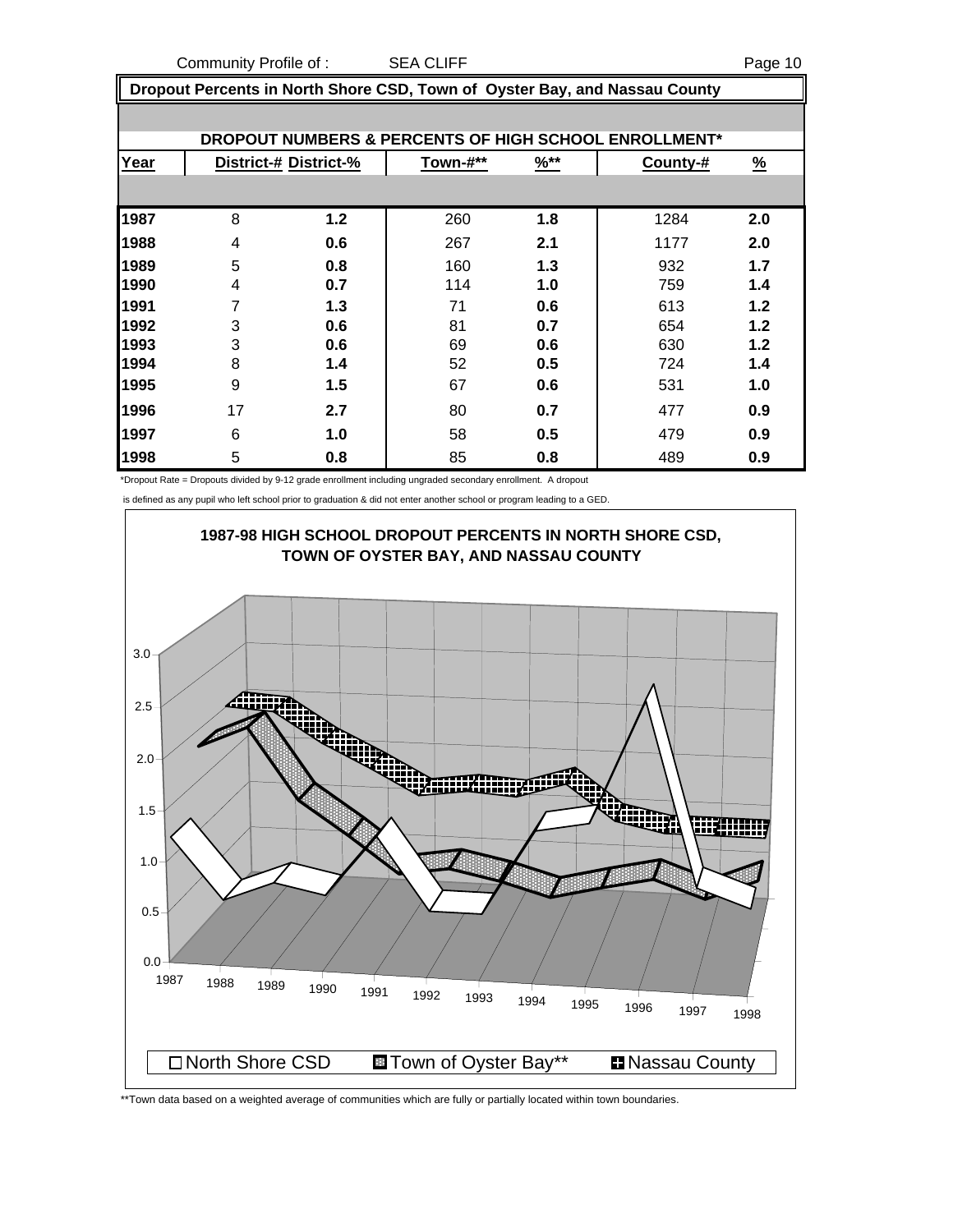| 1982-97 Total Births and Fertility Rates For Sea Cliff 11579<br>Nassau County and New York State* |          |                  |               |                      |                       |           |  |
|---------------------------------------------------------------------------------------------------|----------|------------------|---------------|----------------------|-----------------------|-----------|--|
|                                                                                                   |          | <b>Sea Cliff</b> |               | <b>Nassau County</b> | <b>New York State</b> |           |  |
|                                                                                                   |          | Fertility        |               | Fertility            |                       | Fertility |  |
| Year                                                                                              | Births** | Rate             | <b>Births</b> | Rate                 | <b>Births</b>         | Rate      |  |
| 1982                                                                                              | 47       | 30.9             | 14,342        | 49.0                 | 246,889               | 59.6      |  |
| 1983                                                                                              | 47       | 32.1             | 14,541        | 49.8                 | 248,222               | 59.6      |  |
| 1984                                                                                              | 46       | 32.4             | 14,758        | 50.6                 | 250,436               | 59.9      |  |
| 1985                                                                                              | 46       | 33.4             | 15,247        | 52.3                 | 258,826               | 61.6      |  |
| 1986                                                                                              | 50       | 37.7             | 15,567        | 53.5                 | 263,045               | 62.3      |  |
| 1987                                                                                              | 53       | 41.4             | 16,504        | 56.8                 | 271,355               | 64.0      |  |
| 1988                                                                                              | 56       | 45.3             | 17,072        | 58.8                 | 279,976               | 65.8      |  |
| 1989                                                                                              | 57       | 48.3             | 17,700        | 61.1                 | 290,528               | 67.9      |  |
| 1990                                                                                              | 57       | 50.2             | 18,180        | 62.8                 | 297,468               | 69.3      |  |
| 1991                                                                                              | 55       | 49.6             | 17,864        | 62.2                 | 292,523               | 68.1      |  |
| 1992                                                                                              | 60       | 55.8             | 18,065        | 63.3                 | 287,531               | 67.2      |  |
| 1993                                                                                              | 59       | 56.4             | 17,931        | 63.2                 | 282,377               | 66.3      |  |
| 1994                                                                                              | 59       | 58.9             | 17,903        | 64.6                 | 277,945               | 65.6      |  |
| 1995                                                                                              | 56       | 58.4             | 18,084        | 66.0                 | 271,042               | 64.3      |  |
| 1996                                                                                              | 59       | 62.3             | 17,722        | 63.8                 | 263,611               | 63.0      |  |
| 1997                                                                                              | 58       | 63.9             | 17,100        | 62.0                 | 256,976               | 61.8      |  |





\* Fertility rate based on live births per 1,000 female population 15-44. Data for 1990-97 reflect zip code boundaries. Data for prior years reflect the local community as comprised by census tracts. \*\* The number of births in the Seacliff area is a three year "running" average for all years. Source: Nassau County & New York State Departments of Health.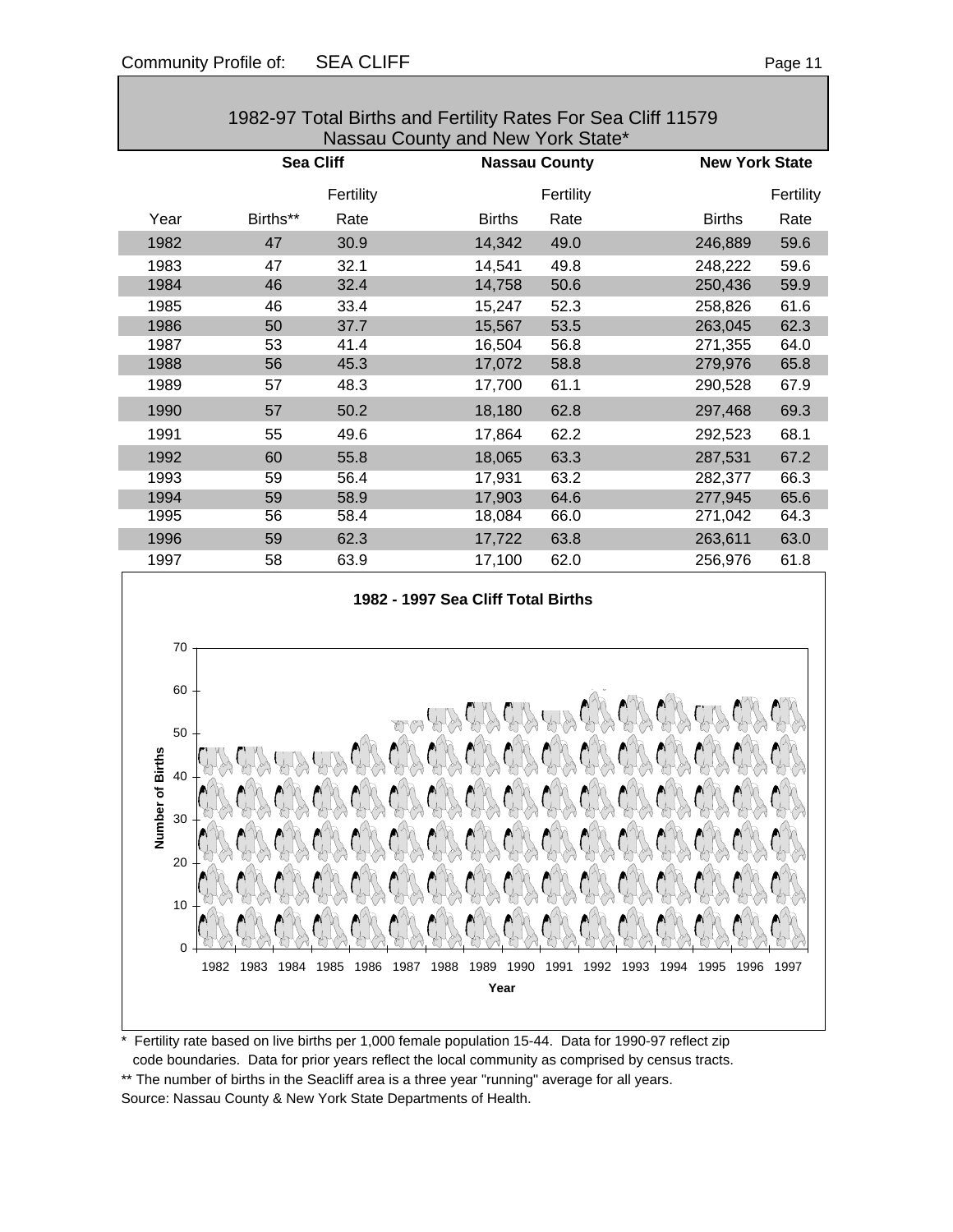|                                                          | 1904-97 DIILIIS TO TEEN MOLITEIS AND FEITHIN RATES |                  |           |               |                      |               |                       |  |
|----------------------------------------------------------|----------------------------------------------------|------------------|-----------|---------------|----------------------|---------------|-----------------------|--|
| For Sea Cliff 11579*, Nassau County and New York State** |                                                    |                  |           |               |                      |               |                       |  |
|                                                          |                                                    |                  |           |               |                      |               |                       |  |
|                                                          |                                                    | <b>Sea Cliff</b> |           |               | <b>Nassau County</b> |               | <b>New York State</b> |  |
|                                                          |                                                    | Teen             | Fertility |               | Fertility            |               | Fertility             |  |
|                                                          | Year                                               | <b>Births</b>    | Rate      | <b>Births</b> | Rate                 | <b>Births</b> | Rate                  |  |
|                                                          | 1984                                               | 1                | 5.5       | 668           | 12.2                 | 25,658        | 35.7                  |  |
|                                                          | 1985                                               | 1                | 5.8       | 711           | 13.4                 | 25,470        | 36.4                  |  |
|                                                          | 1986                                               | $\overline{2}$   | 9.3       | 685           | 13.4                 | 25,134        | 37.0                  |  |
|                                                          | 1987                                               | 2                | 9.9       | 677           | 13.8                 | 25,080        | 38.0                  |  |
|                                                          | 1988                                               | 1                | 7.1       | 663           | 14.1                 | 25,861        | 40.3                  |  |
|                                                          | 1989                                               | 1                | 3.8       | 679           | 15.0                 | 26,593        | 42.7                  |  |
|                                                          | 1990                                               | $\mathbf 1$      | 4.1       | 674           | 15.6                 | 26,553        | 44.0                  |  |
|                                                          | 1991                                               | 0                | 1.2       | 672           | 16.0                 | 26,216        | 44.1                  |  |
|                                                          | 1992                                               | $\overline{0}$   | 0.0       | 629           | 15.1                 | 25,330        | 43.4                  |  |
|                                                          | 1993                                               | 0                | 0.0       | 700           | 18.4                 | 25,515        | 44.3                  |  |
|                                                          | 1994                                               | $\mathbf 0$      | 2.7       | 682           | 18.2                 | 25,852        | 45.3                  |  |
|                                                          | 1995                                               | 0                | 5.4       | 668           | 18.0                 | 24,805        | 43.6                  |  |
|                                                          | 1996                                               | 1                | 8.3       | 637           | 15.8                 | 23,864        | 41.8                  |  |

# 1984-97 Births To Teen Mothers and Fertility Rates

\*\*\* In some of the years above, a teen fertility rate is greater than 0 when teen births are 0. This is possible because teen births are presented as a 3 year average and the actual teen birth number is between 0 and .5

1997 1 7.9 561 13.9 22,185 38.5



\* The number of birth to teen mothers in the Sea Cliff area is a three year "running" average for all years.

\*\* Fertility rate based on live births per 1,000 female population 15-19. Data for 1990-97 reflect zip code boundaries. Data for prior years reflect the local community as comprised by census tracts. Source: Nassau County & New York State Departments of Health.